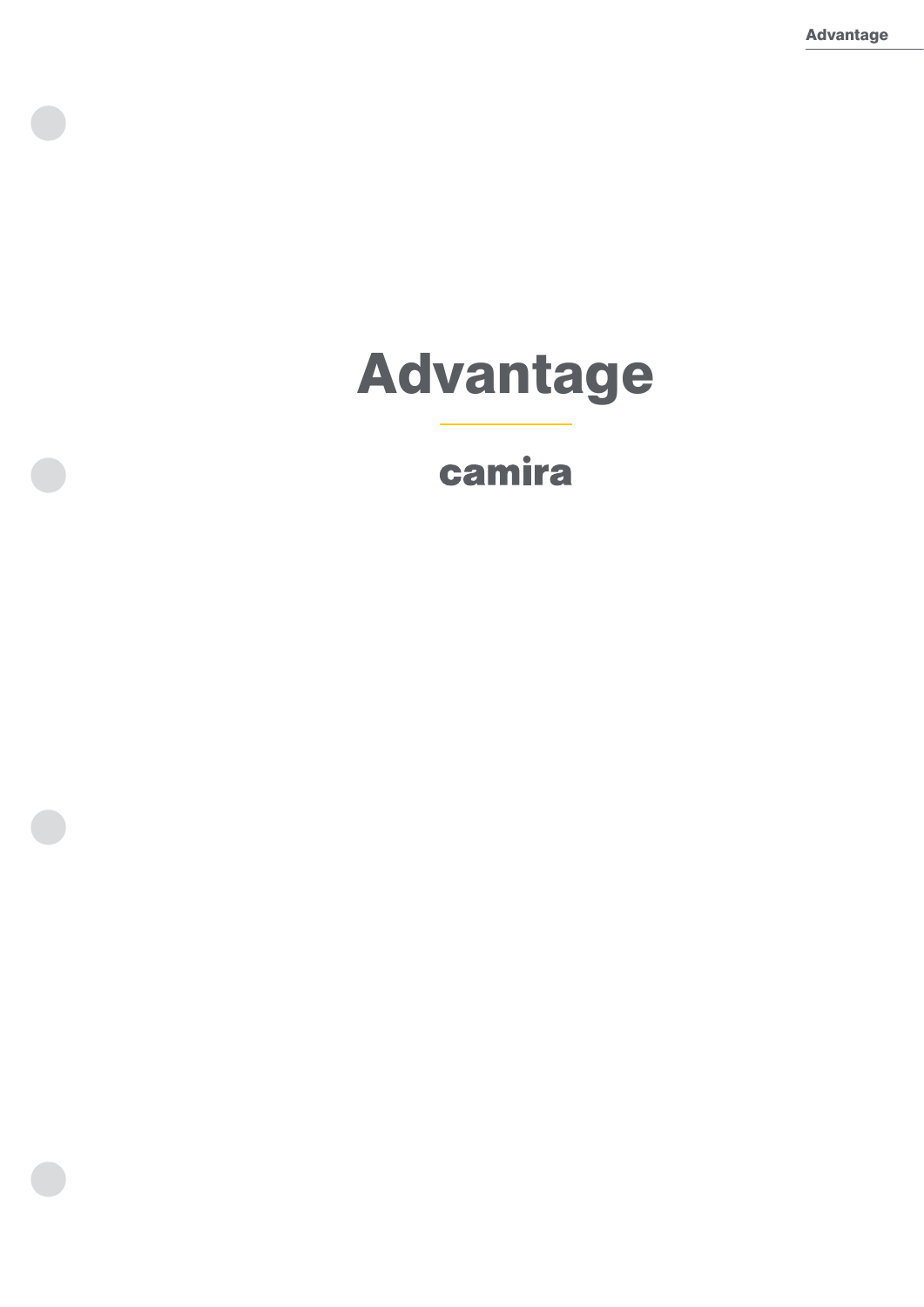# Advantage

www.camirafabrics.com



Tawny AD098



Red AD014



Cinnamon AD111



Raspberry AD127



Kingfisher AD122



**Turquoise** AD027



Grape AD029



Persian AD101

Aqua AD002



Wine AD020



**Cranberry** AD005



Damson AD093



Beetroot AD116



Aztec AD113



Trident AD124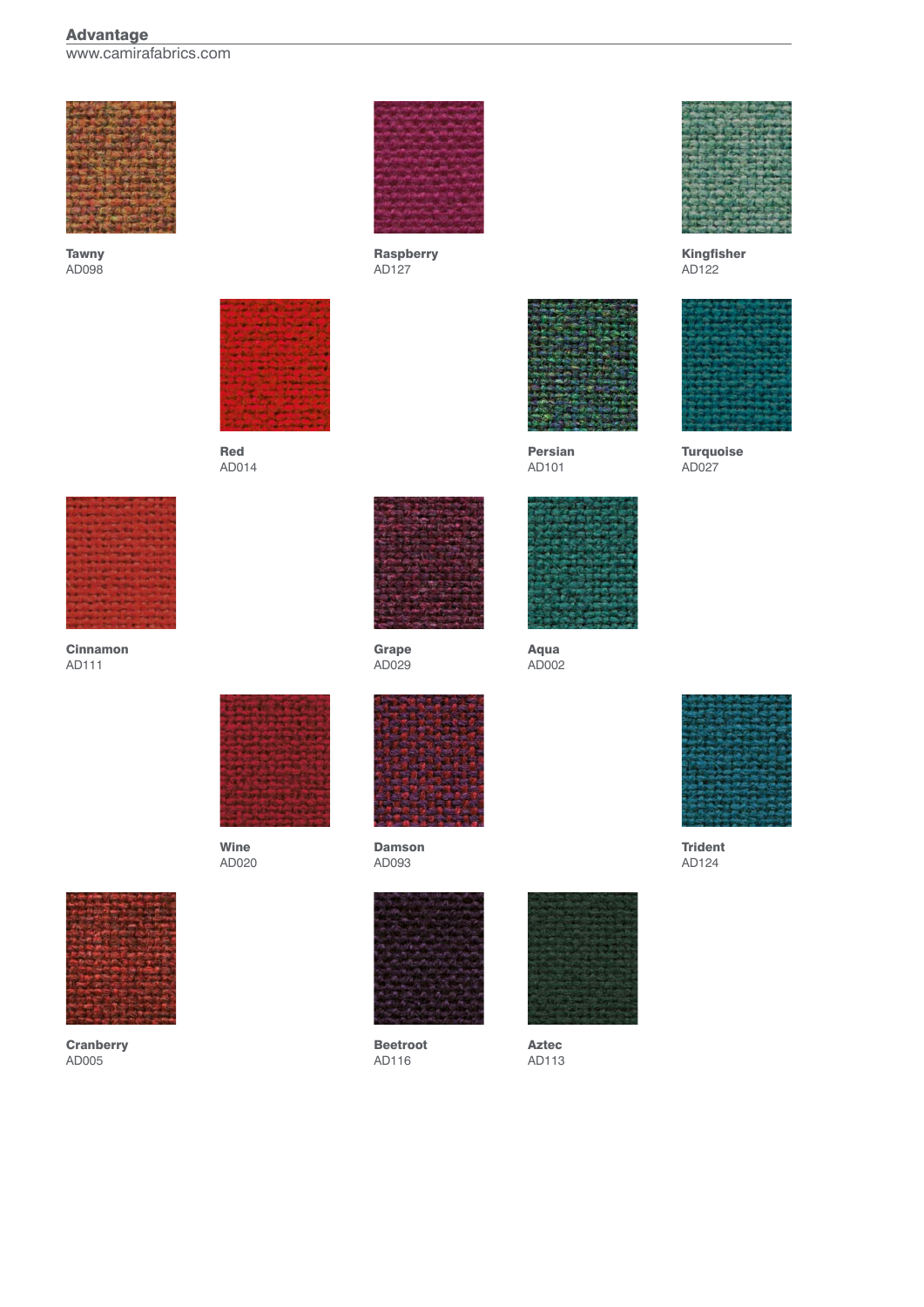Photographic fabric scans are not colour accurate. Always request actual fabric samples before ordering.

Sea Blue AD017



Adriatic AD001



Purple AD118



Clipper AD126



Hobbit AD213



**Nightshade** AD011



Cobalt AD004



Pewter AD072

**Granite** AD009





Mineral AD010



**Graphite** AD066



Charcoal AD028



Black AD055